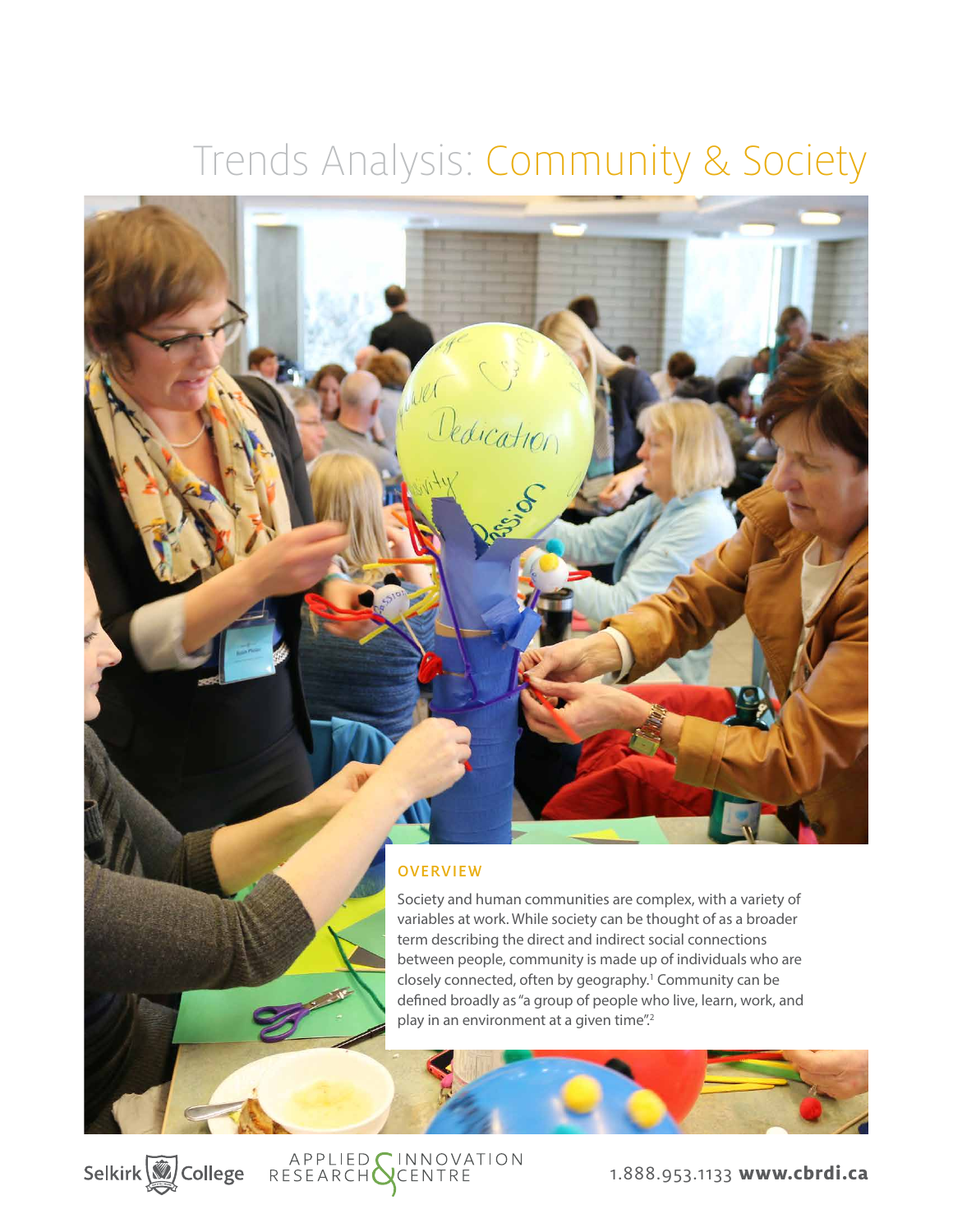The Tamarack Institute, who's work focusses on deepening our sense of community, describes community as a way of life focused on the common good, where a "valued community member might welcome strangers, join a time bank, host a block party, shop locally, raise responsible children, carpool to work, plant street trees, coach a youth soccer team, vote, advocate for the homeless, be a buddy to a house-bound neighbor, and graciously accept a gift of zucchini from another neighbor's garden".<sup>3</sup> A sense of community relates to one's connection and participation with others and their local environment. The vitality of a community is associated with the overall health and well-being of its residents, as well as the activities and organizations that nurture and support an engaged citizenship.<sup>4</sup>

This trends analysis includes indicators that provide some insight into measures of community and society in the Columbia Basin-Boundary region, including:

- [Voter Turnout](#page-2-0);
- [Municipal Spending on Parks, Recreation,](#page-4-0)  [& Culture](#page-4-0);
- [Index of Crime;](#page-5-0)
- [Commute Time](#page-7-0);
- [Charitable Donations](#page-8-0);
- [Volunteering](#page-11-0);
- [Sense of Belonging;](#page-12-0) and
- [Age-Friendly Community Assessments](#page-12-0).

These indicators are presented in detail below, including a description of each measure, relevance of each measure to community vitality, and, where available, associated current data and trends. While these provide some insight, this is by no means an exhaustive list and only includes quantitative indicators.

Other indicators related to community and society are also found in the Rural Development Institute's (RDI) [Demographics Trends Analysis](http://datacat.cbrdi.ca/sites/default/files/attachments/TA_Demographics_2016.pdf) which reviews population, language, and migration. The [Infrastructure & Basic](http://datacat.cbrdi.ca/sites/default/files/attachments/TA_BasicServices_2016.pdf )  [Services Trends Analysis](http://datacat.cbrdi.ca/sites/default/files/attachments/TA_BasicServices_2016.pdf ) includes indicators related to topics such as housing and drinking water, and the [Poverty Trends Analysis](http://datacat.cbrdi.ca/sites/default/files/attachments/TA_Poverty_2016.pdf ) helps build an understanding of our more vulnerable community members. Also see the [Education & Learning Trends Analysis](http://datacat.cbrdi.ca/sites/default/files/attachments/TA_Education_2016.pdf ) for indicators related to early childhood development, public schools, and libraries.

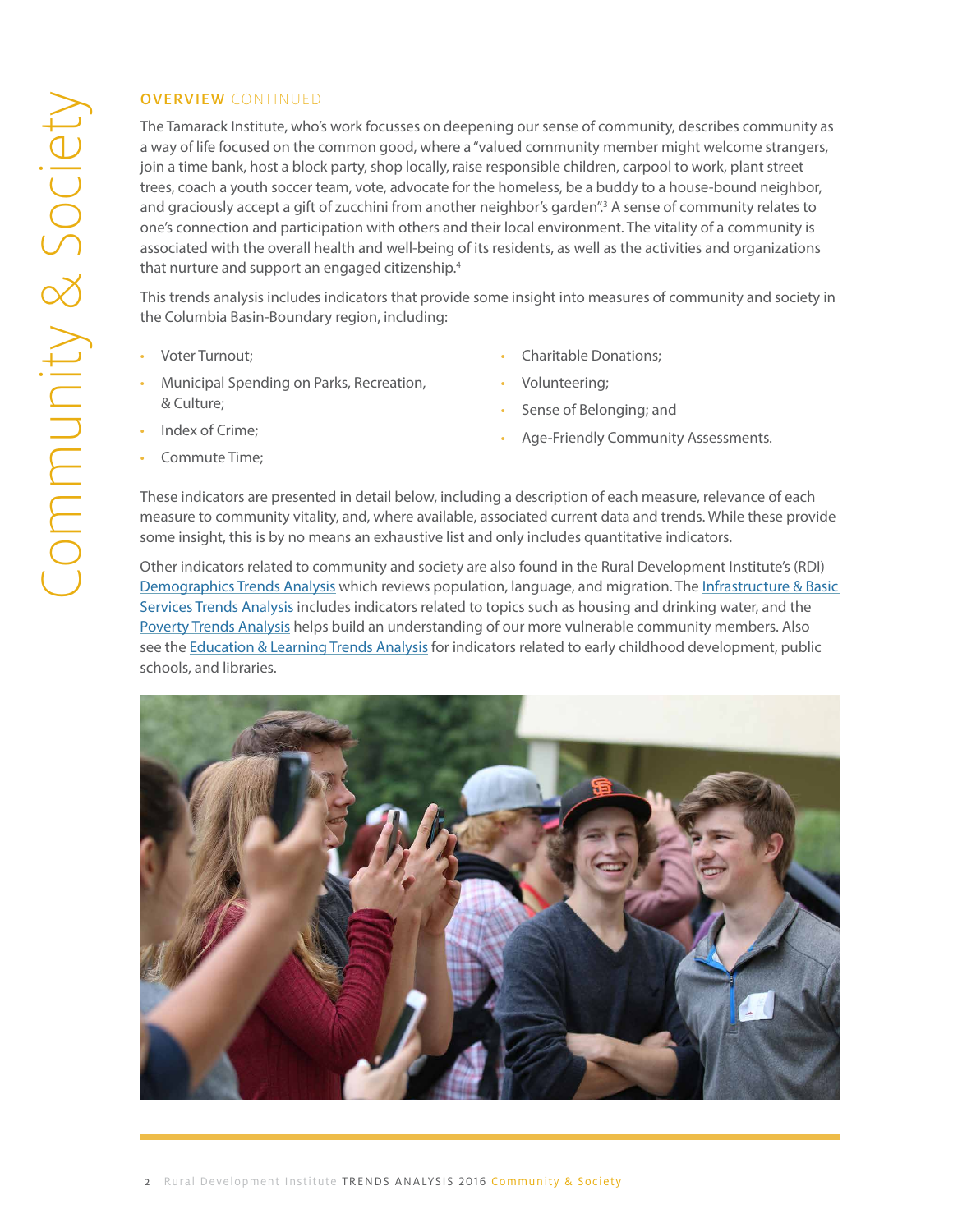<span id="page-2-0"></span>The RDI has also mapped several assets across the region on the Digital Basin such as <u>[recreation facilities](http://datacat.cbrdi.ca/digitalbasin/wpPrtDriver.php?Community=Select%2520a%2520Community&Theme=Recreation&Pillar=Cultural&Category=Recreation%20Facilities&AdjustExtent=1)<sup>s</sup>, art</u> galleries and centres<sup>6</sup>, and <u>social service agencies</u><sup>7</sup> which all contribute to building healthy communities.

The 2016 annual poll of residents<sup>8</sup> provides a baseline for understanding residents' perceptions of personal and community health and well-being. Results from this subjective well-being research will be useful for tracking indicators related to access, satisfaction, livability, community spirit, and other elements of personal and community well-being. *What does this measure & why is it important?* 

# **THIS INDICATOR TURNOUT** THIS INDICATOR MEASURES THE PERCENTAGE OF ELIGIBLE VOTERS IN THE COLUMBIA BASIN-BOUNDARY REGION WHO WAS INDICATOR OF ELIGIBLE VON DE COLUMBIA BASIN-BOUNDARY REGION WHO WAS INTERFERING WHO WAS INDIC

## WHAT DOES THIS MEASURE & WHY IS IT IMPORTANT?

This indicator measures the percentage of eligible voters in the Columbia Basin-Boundary region who voted in [local](http://www.civicinfo.bc.ca/election) government elections. Data for this indicator were gathered from CivicInfo BC's compendium of <u>local</u> [election results](http://www.civicinfo.bc.ca/election)<sup>9</sup> which includes data for 2008, 2011, and 2014. Data for municipalities was available for all three years, but data for Regional District Electoral Areas was only available for the 2014 election.

Voter turnout is an indicator of the health of a democracy. Low voter turnout is generally considered bad for democracy, and can be seen as a reflection of the level of 'civic mindedness' – the capacity and motivation of individual citizens.<sup>10</sup> Voter turnout is related to cultural and historical factors, as well as the role of institutions and the characteristics and qualities of the electoral system.<sup>11</sup> Regional and community identity and the level of jurisdictional authority wielded by a regional or local government are important determinants of willingness of the electorate to participate in elections.<sup>12</sup> *What are the trends & current conditions?* 

# WHAT ARE THE TRENDS & CURRENT CONDITIONS?

Voter turnout varies across the municipalities and regional district electoral areas of the region. Average voter turnout for the entire region is shown in **Figure 1** for all three years of available data. The highest voter<br>
voter turnout for the entire region is shown in **Figure 1** for all three years of available data. The hig turnout of those years compared, was in 2008 at 51.1%, followed by 44.8% in 2011, and then another decline to 4<br>Another than the process in the provincial in the provincial in the provincial in the process in the process o to 40.9% in 2014. Average voter turnout in the region is higher than the provincial average, which was 27.8% to 40.9% in 2014. Average voter turnout in the region is ingrier than the provincial average, which was 27.8%<br>in 2008. For the 2014 election, the provincial voter turnout was 33.3% for municipal elections and 22.8% for m 2000. For the 2014 election, the provincial voter tambut was 33.3% for regional district electoral areas.



**Figure 1:** Average voter turnout for Columbia Basin-Boundary local government elections between 2008 to 2014°

In 2008, Silverton had the highest voter turnout in local elections of the region, and province, at 81%. The In 2008, Silverton had the highest voter turnout in local elections of the region, and province, at 81%. lowest turn out for our region, in 2008, was in Trail and Sparwood, both at 25%. Greenwood had the highest turnout at 70% for both 2011 and 2014 municipal elections. Golden had the lowest turnout of Columbia Basin-Boundary communities in 2011, and Elkford in 2014, both at 25%.

Kootenay Area C. There were no acclamations in 2008, while in 2011 four municipal councils were acclaimed (Canal Flats, Elki $\epsilon$  Elkford, Salmo, and Warfield), and in 2014 there were three acclaimed (New York  $\epsilon$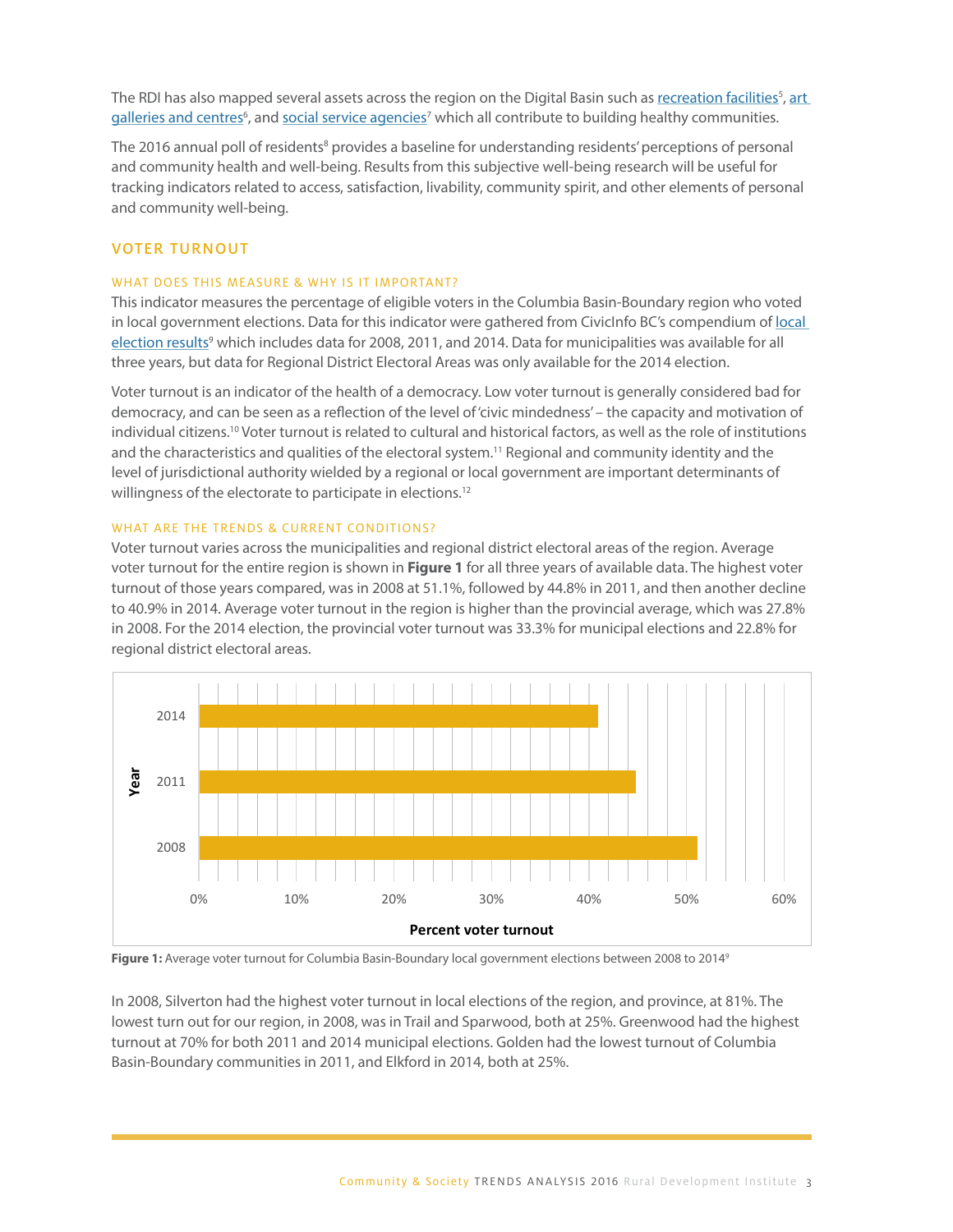regional district electoral areas became available in 2014, and the lowest voter turnout for that election was 17% in East Kootenay Area C. There were no acclamations in 2008, while in 2011 four municipal councils were acclaimed (Canal Flats, Elkford, Salmo, and Warfield), and in 2014 there were three acclaimed (New Denver, Silverton, and Radium Hot Springs). In 2014, 11 of the electoral areas were acclaimed, including areas in all four regional districts within the Columbia Basin-Boundary region. areas in all four regional districts within the Columbia Basin-Boundary region.

To see voter turnout for all local governments in our region, visit the <u>Digital Basin</u>.<sup>13</sup>



Figure 2: Voter turnout (percent) for Columbia Basin-Boundary municipal elections for 2008, 2011, and 2014<sup>9</sup>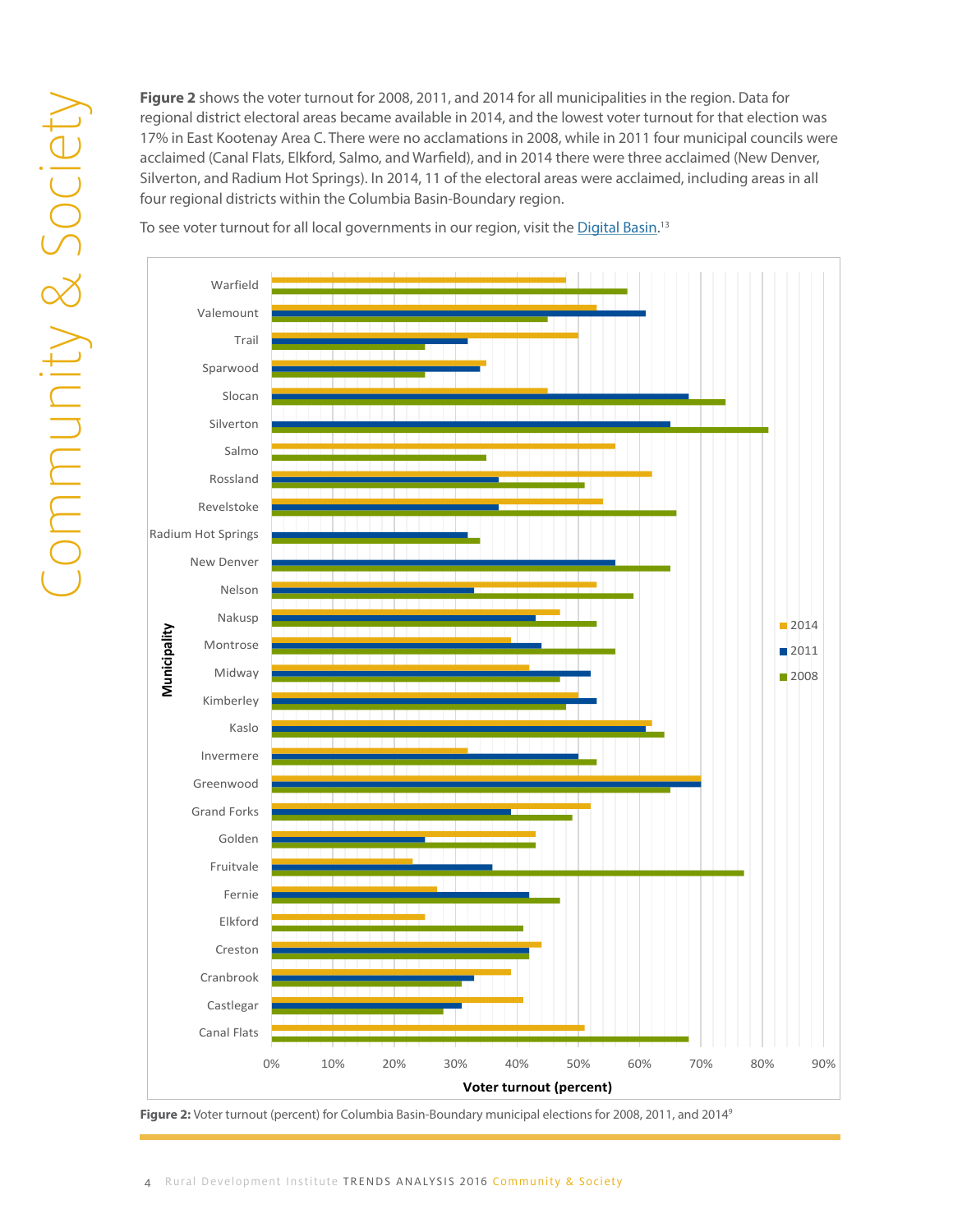<span id="page-4-0"></span>When asked during RDI's 2015 annual poll of residents<sup>14</sup>, the vast majority of respondents indicated that they planned to vote in the 2015 federal election; 85% of respondents said yes, while 11% said no, and 4% said they were not sure. Results from the 2015 federal election show that 73% of the eligible voters in Kootenay-Columbia (Nelson to Fernie, Golden and Revelstoke), voted. This riding was one where "every vote counted" as the Member of Parliament elected won with a margin of roughly 300 votes. South Okanagan-West Kootenay also saw a high voter turnout of almost 74%, another newly drawn riding, which covers Castlegar to Nakusp to Penticton. Valemount forms part of the Prince George-Peace River-Northern Rockies riding, where voter turnout was similar to the national turnout of 68%. National voter turnout for the 2015 federal election was up from 61% in 2011. The same trend rings true for Columbia Basin-Boundary ridings, where turnout was 65% in 2011.

#### MUNICIPAL SPENDING ON PARKS, RECREATION, & CULTURE

#### WHAT DOES THIS MEASURE & WHY IS IT IMPORTANT?

This indicator measures the percentage of total municipal spending dedicated to parks, recreation, and culture relative to total municipal expenses. Data were acquired from the BC Ministry of Community, Sport & Cultural Development's [Local Government Statistics](http://www.cscd.gov.bc.ca/lgd/infra/statistics_index.htm).<sup>15</sup>

Spending is important because it provides an indication of the resources allocated to supporting the amenities and activities in a community. With adequate resourcing, cultural initiatives are more likely to succeed. The cultural sector is identified as a driver of economic prosperity, including the creation of jobs, as well as a means to attract new residents, tourists, and investors.<sup>16</sup> Research also suggests that cultural investments contribute to the development of a healthy 'creative economy', and can increase the success of an economic development strategy.<sup>17</sup> Parks and recreation are integral to individual and community wellbeing, and play an important role in community health and development.<sup>18,19</sup>

#### WHAT ARE THE TRENDS & CURRENT CONDITIONS?

The trend in spending on parks, recreation, and culture over the past 30 years is similar in our region to all municipalities in BC (see **Figure 3**). The average of total spending for Columbia Basin-Boundary municipalities from 1985 to 2014 is 11.4%, while the average for all BC municipalities is 12%. Municipal spending on parks, recreation, and culture has generally increased over time, peaking in 2008 (16.5% for all BC and 15.2% for Columbia Basin-Boundary municipalities).



Figure 3: Average percent of spending by Columbia Basin-Boundary municipalities and BC average on parks, recreation and **recreation and culture from 1985 to 2014** <sup>15</sup>

Several communities in our region show above average spending on parks, recreation, and culture over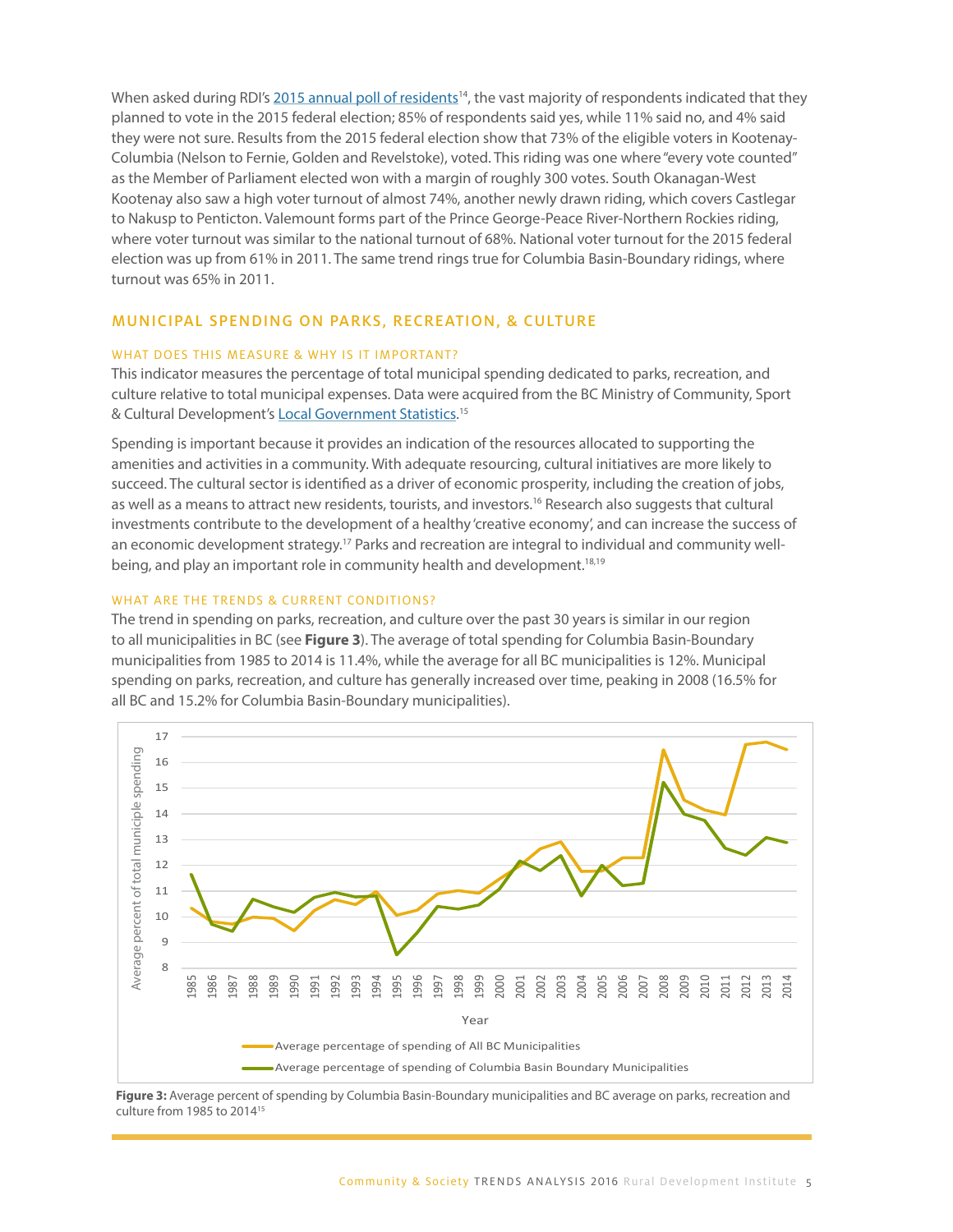costs to maintain assets and infrastructure. Increased spending at the municipal level may also be related to a decrease in federal and/or provincial funding. After 2008, there was a dip in the average spending on parks, recreation, and culture, followed by another increase. As **Figure 3** shows, for the last few years, spending has been about the same in our region, whereas there is more of an increase in the average spending across all BC municipalities.

Several communities in our region show above average spending on parks, recreation, and culture over the last 30 years, including Elkford (19.8%), Fernie (15.6%), Kimberley (19.2%), Midway (18.8%), Nakusp (29.6%), Revelstoke (13.3%), Sparwood (23.3%), Trail (20.0%), Warfield (16.1%), and Valemount (18.5%). Some communities show considerably lower average spending, such as Creston (1.6%), Grand Forks (4.7%), Kaslo (4.9%), Radium Hot Springs (2.3%), and Salmo (2.0%).

The municipalities with the highest expenditures on parks, recreation, and culture in 2014 in our region included Kimberley (25.7%), Elkford (24%), Trail (23.4%), Valemount (22.9%), Fernie (22.4%), and Sparwood (20.9%). The lowest for 2014 was Jumbo Glacier, which was included in the municipal statistics for the first time, showing total expenses of \$66,437, but none of it was spent on parks, recreation, and culture. Other municipalities with the lowest expenditures on parks, recreation, and culture in 2014 include Creston (2.3%), Kaslo (3.4%), Salmo (4.8%), Radium Hot Springs (5.5%), Montrose (5.8%), and Grand Forks (5.9%).

<span id="page-5-0"></span>This may be related to a greater interest in spending on these amenities and activities, or possibly increases to relate to a decrease in federal and/or provincial funding. After 2008, there was a dip in the average spendi Some communities with consistently higher spending may have more parks, recreation, or cultural facilities, which require more funds to maintain. In some years, communities may spend more because of capital projects or cultural developments, while in other years there may be different needs and priorities. It is important to note that each community is unique, and different variables influence spending on parks, recreation, and culture. It is also important to note that in the Regional District of Central Kootenay (RDCK), for example, Recreation Master Plans are developed which are intended to guide decision making regarding recreation facilities and services provided by the RDCK for the various municipalities and areas. These include consideration of "all associated stakeholders, including regional partners, other levels of government, local non-profit volunteer groups, and the private sector".20

> Visit the [Digital Basin](http://datacat.cbrdi.ca/digitalbasin/wpPrtDriver.php?Community=Select%2520a%2520Community&Theme=Culture&Pillar=Cultural&Category=Local Govt $ on Parks, Rec, Culture)<sup>21</sup> to further explore data on local government spending on parks, recreation, and culture.

### INDEX OF CRIME

#### WHAT DOES THIS MEASURE & WHY IS IT IMPORTANT?

The Composite Index of Crime is an index formed by the weighted averages of three indicators: serious violent crime rate (weight of 0.35), serious property crime rate (weight of 0.50), and number of serious crimes per police officer (weight of 0.15). Rates are based on the number of reported offences for every 1,000 people. Serious violent crime rate is based on reporting within the crime categories of homicide, attempted murder, sexual and non-sexual assault, as well as robbery and abduction. Serious property crime includes breaking and entering, but does not include motor vehicle theft and minor crimes such as bicycle theft and pick pocketing. Crime rates are based on resident population and do not take into consideration nonresident or transient populations such as tourists or seasonal workers. Data for 2012 was available from BC Stats' [Socio-Economic Indices](http://www.bcstats.gov.bc.ca/StatisticsBySubject/SocialStatistics/SocioEconomicProfilesIndices/SocioEconomicIndices/LHAReports.aspx)<sup>22</sup>, which summarizes social and economic conditions over a wide variety of indicators into a single composite index for each region within the province.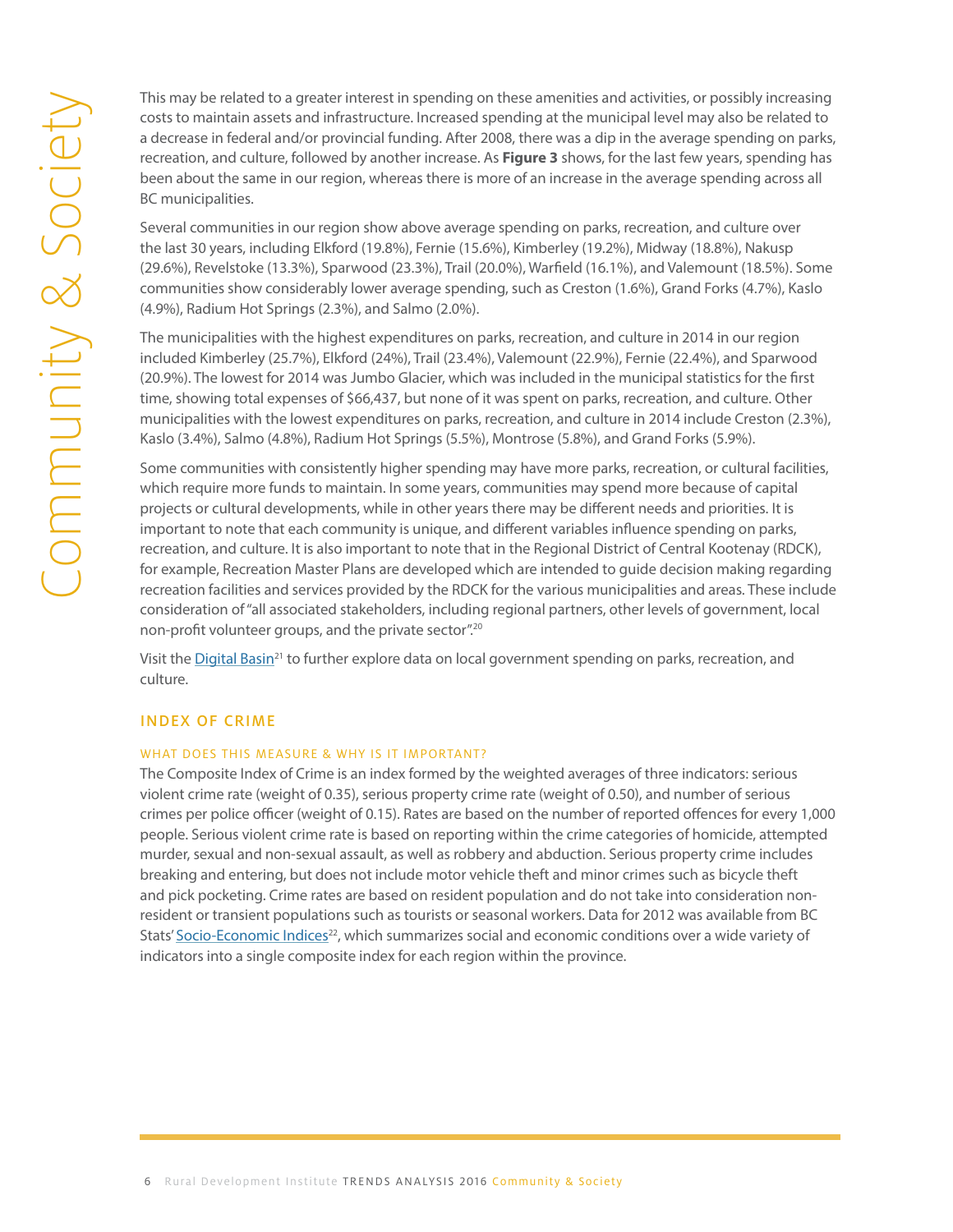Crime rates are a common objective indicator of public safety. They can help measure the effectiveness of law enforcement and community engagement initiatives, and inform decision-making about law enforcement policies and practices. Crime rates have been associated with areas of higher poverty and thus could inform poverty reduction strategies.23 Crime rates also contribute to perceptions of safety, which is an important determinant of subjective wellness.<sup>24</sup> Feelings of fear can disrupt a sense of harmony, and can deter people from using certain spaces, or feeling uncomfortable at night, which may drive people away from a community. Research suggests that residents of rural areas report higher levels of trust and perceived safety than those in urban areas.<sup>25</sup>

#### WHAT ARE THE TRENDS & CURRENT CONDITIONS?

The Composite Index of Crime provides a numeric value for each Local Health Area (LHA) in the province. Positive numbers mean that a particular LHA is worse than the median area; negative numbers mean the LHA is better than the median. The index value is used to rank the 78 LHAs as a way to compare crime and public safety across areas.

According to the BC Stats 2012 data, five of the LHAs in our region have crime indices that are among the lowest in the province. Eleven rank among the lowest 20. Most LHAs in our region therefore have comparatively low incidences of crime. Grand Forks and Windermere however have a higher index of crime. **Table 1** shows the Composite Index of Crime and the three sub-indices, as well as the provincial ranking of LHAs for the Columbia Basin-Boundary region from best to worse.

| <b>Local Health Area</b> | <b>Composite</b><br>Index of  <br>Crime | <b>Serious</b><br>violent<br>crime rate | <b>Serious</b><br>property<br>crime rate | Number of<br>per police officer | <b>Provincial ranking</b><br>serious crimes   (78 LHAs; higher number<br>indicates better ranking) |
|--------------------------|-----------------------------------------|-----------------------------------------|------------------------------------------|---------------------------------|----------------------------------------------------------------------------------------------------|
| Kootenay Lake (LHA 6)    | $-0.88$                                 | 1.0                                     | 3.0                                      | 3.7                             | 76                                                                                                 |
| Golden (LHA 18)          | $-0.83$                                 | 0.8                                     | 3.8                                      | 3.1                             | 73                                                                                                 |
| Kimberley (LHA 3)        | $-0.80$                                 | 0.9                                     | 3.7                                      | 3.9                             | 72                                                                                                 |
| Nelson (LHA 7)           | $-0.78$                                 | 1.5                                     | 3.0                                      | 4.1                             | 71                                                                                                 |
| Trail (LHA 11)           | $-0.74$                                 | 1.5                                     | 3.4                                      | 4.3                             | 70                                                                                                 |
| Revelstoke (LHA 19)      | $-0.61$                                 | 1.5                                     | 4.5                                      | 3.5                             | 67                                                                                                 |
| Castlegar (LHA 9)        | $-0.60$                                 | 1.4                                     | 4.3                                      | 4.9                             | 66                                                                                                 |
| Creston (LHA 5)          | $-0.59$                                 | 1.2                                     | 4.3                                      | 5.9                             | 65                                                                                                 |
| Fernie (LHA 1)           | $-0.54$                                 | 1.5                                     | 5.0                                      | 2.7                             | 63                                                                                                 |
| Cranbrook (LHA 2)        | $-0.45$                                 | 1.9                                     | 4.6                                      | 5.6                             | 61                                                                                                 |
| Arrow Lakes (LHA 10)     | $-0.40$                                 | 1.3                                     | 5.5                                      | 5.6                             | 58                                                                                                 |
| Grand Forks (LHA 12)     | 0.40                                    | 1.5                                     | 9.4                                      | 9.7                             | 25                                                                                                 |
| Windermere (LHA 4)       | 0.56                                    | 1.6                                     | 10.6                                     | 12.0                            | 19                                                                                                 |
| <b>British Columbia</b>  |                                         | 3.3                                     | 7.8                                      | 7.7                             |                                                                                                    |
|                          |                                         |                                         |                                          |                                 |                                                                                                    |

Table 1: Indicators of crime by Local Health Area and BC and ranking in BC between 2009 to 2011<sup>22</sup>

Serious violent crime rates are well below the BC average for all LHAs in our region, with Golden showing the lowest crime rate at 0.8 offences per 1,000. Serious property crime rates are also well below the BC average for all areas, except Windermere and Grand Forks which have values of 10.6 and 9.4 respectively. The number of serious crimes per police officer is also high and above the BC average for Windermere and Grand Forks, with rates at 12.0 and 9.7. The Kootenay Lake and Nelson LHAs have the lowest serious property crime rates in our region, both at 3.0. The lowest number of serious crimes per police officer is in Fernie at 2.7 offences per 1,000.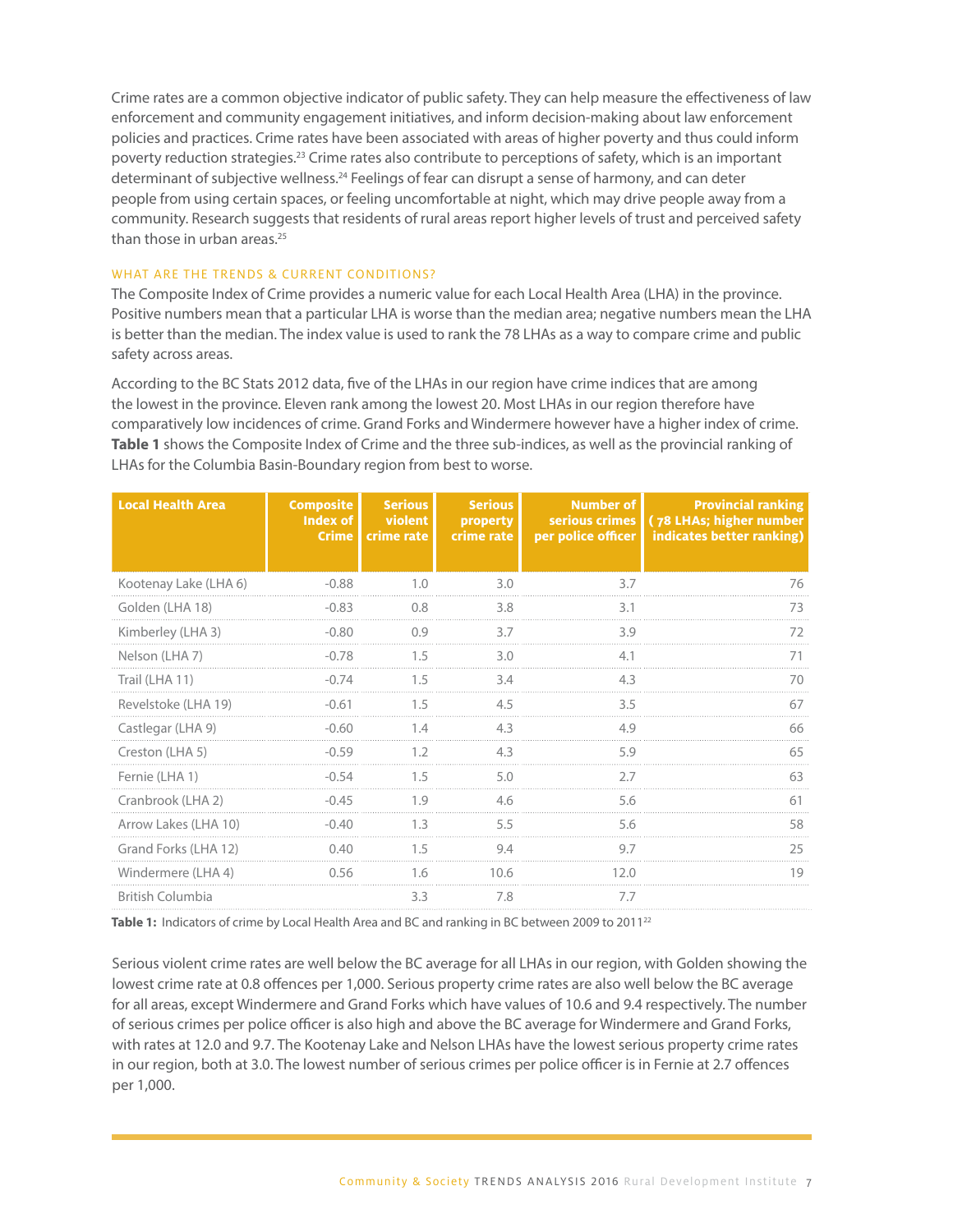while the composite mean of crime provides a shapshot of entire deross the region, it is also aserar to foon at<br>how crime rates are changing over time. **Figure 4** shows the percentage change in total serious crime from now chine faces are changing over time. **Figure 4** shows the percentage enange in total serious crime from increa<br>2006 to 2008 averages to 2009 to 2011 averages. Total serious crime is the combination of serious violent cr and serious property crime. While the Composite Index of Crime provides a snapshot of crime across the region, it is also useful to look at zo i i averages. Total serious emile is the combina

Total serious crime decreased in BC and in most areas in the Columbia Basin-Boundary region from 2006 to 2011. Windermere and Grand Forks show an increase in total serious crime over this period, related to the higher crime rates found in those areas. Arrow Lakes LHA also shows an increase in total serious crime; however, it is important to note that Arrow Lakes had low initial crime rates, and the rate of change may not therefore indicate a significant increase in crime. In our small communities one incident can impact the statistics dramatically.

<span id="page-7-0"></span>

**Figure 4: Percent change in total serious crime by LHA using averages from 2006 to 2008 and 2009 to 2011**<sup>22</sup> **Figure 4:** Percent change in total serious crime by LHA using averages from 2006 to 2008 and 2009 to 2011<sup>22</sup>

Related to indicators of crime are not only the statistics, but resident perceptions. According to the RDI's 2014 poll of residents<sup>26</sup>, 86% say they love where they live. In 2013, the State of the Basin <u>Perceptions of Wellbeing<sup>27</sup></u> report indicated that the majority (89%) of respondents feel safe in their community. These perceptions may be related to the fact that for much of our region's crime rates are well below the provincial average.

### COMMUTE TIME

#### WHAT DOES THIS MEASURE & WHY IS IT IMPORTANT?

The commute time indicator measures the average duration of Columbia Basin-Boundary residents' commute to work. Data for this indicator were acquired from the 2011 National Household Survey<sup>28</sup>, and is compared by regional district across the province. Some caution should be exercised when using these figures, as depending on the regional district, non-response rates for the National Household Survey were up to 46%.

Data on commuting patterns provides an indication of people's work location compared to residence. There can be a number of positive or negative affects to well-being related to the time spent commuting. This data can also help economists assess connections between regional job markets, and help us understand the economic, social, cultural, and environmental impacts of residents having to travel farther to work.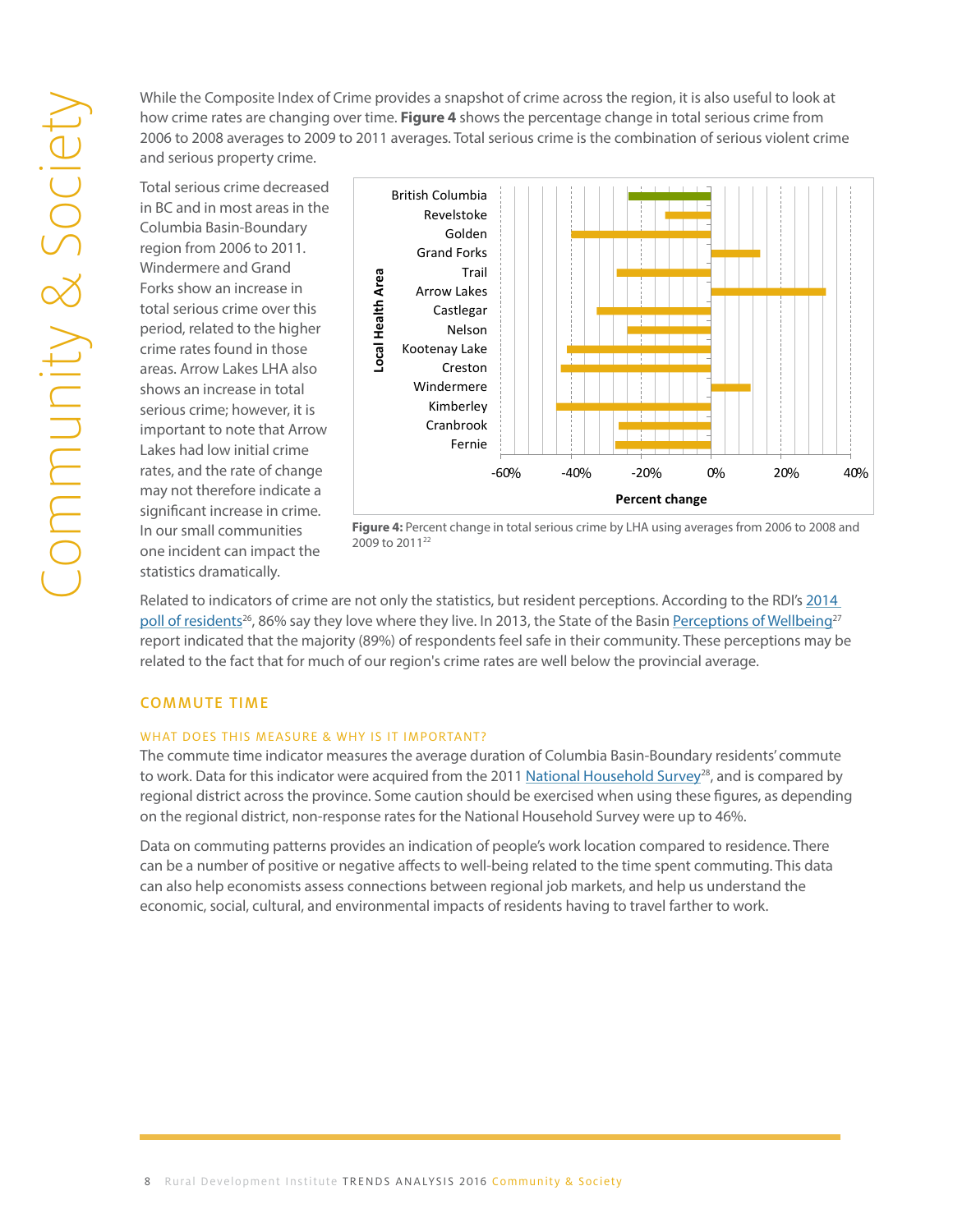#### <span id="page-8-0"></span>WHAT ARE THE TRENDS & CURRENT CONDITIONS?

Commute times in the region are lower than the BC average of 25 minutes, with the shortest average commute being reported in the Regional District of Kootenay Boundary (RDKB) at 16 minutes, and the longest commute reported in the Regional District of East Kootenay (RDEK)at 19 minutes. See **Figure 5**.



**Figure 5:** Average commute time in minutes by Regional District<sup>29</sup>

Shorter commutes are likely related to the small and relatively isolated nature of our communities. Most Shorter commutes are likely related to the small and relatively isolated nature of our communities. Mosi<br>Columbia Basin-Boundary residents work close to home. For example, of the 3,655 commuters living in Nelson, only about 8% leave the city for work. Similarly, of the 7,325 commuters in Cranbrook, about 12% leave the city for work. Residents who live and work in the same community will have a very short commute, and those who may work outside the community in which they live, will likely be driving on highways, which information on tax filers compared to urban areas. their tax return, who claimed a tax credit for charitable donations for that particular year. Eligible

#### CHARITABLE DONATIONS donations are those made to Canadian registered charities and Canadian amateur athletic associations. Donations are also eligible if made to: prescribed universities outside Canada, certain tax exempt

# WHAT DOES THIS MEASURE & WHY IS IT IMPORTANT?

A databank of charitable donations made by Canadians is derived from income tax returns; information Statistics Canada receives from the Canada Revenue Agency each year. This databank provides information on tax filers classified as charitable donors - those who reported donations on line 340 of their tax return, who claimed a tax credit for charitable donations for that particular year. Eligible donations are those made to Canadian registered charities and Canadian amateur athletic associations. Donations are also eligible if made to: prescribed universities outside Canada, certain tax exempt housing organizations in Canada, Canadian municipalities, the United Nations, and certain charities outside Canada to which the Government of Canada has made a gift.<sup>30</sup>

Charitable donations play a role in improving community well-being, assisting with a variety of causes, from food banks to environmental protection, to advancing research and allowing political voices to be heard.<sup>31</sup> Charitable giving can be viewed as a capacity to give, as well as an attitude or belief in sharing and supporting others. Charitable giving is also tied to the economy, where people may give more or less

9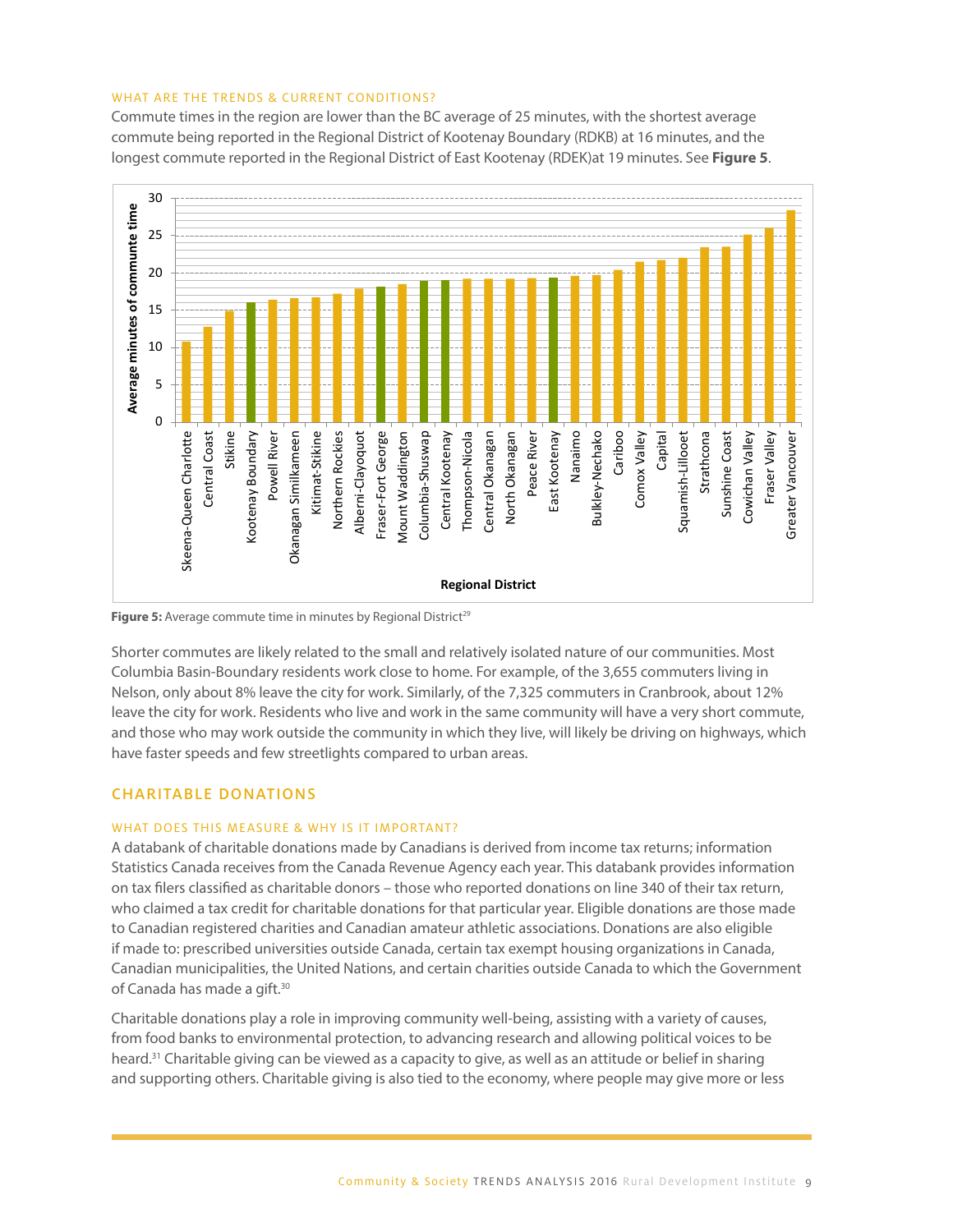can also provide a sense of satisfaction and joy for those who are giving, contributing to their own positive sense of well-being.

#### WHAT ARE THE TRENDS & CURRENT CONDITIONS?

| In 2014, there were about 23,000 people in our region who made charitable donations, totalling almost<br>30-million dollars. Table 2 shows the total number of donors and percentage of tax filers for the Census<br>Divisions of Central Kootenay, East Kootenay, and Kootenay Boundary, as well as for BC and Canada. The total<br>donations, median donation, and median income are also shown. |                                                           |                               |                        |                      |
|----------------------------------------------------------------------------------------------------------------------------------------------------------------------------------------------------------------------------------------------------------------------------------------------------------------------------------------------------------------------------------------------------|-----------------------------------------------------------|-------------------------------|------------------------|----------------------|
| <b>Location</b>                                                                                                                                                                                                                                                                                                                                                                                    | <b>Total number donors</b><br>(and percentage tax filers) | <b>Total donations \$'000</b> | <b>Median donation</b> | <b>Median income</b> |
| Central Kootenay                                                                                                                                                                                                                                                                                                                                                                                   | 8,370 (19%)                                               | \$11,085                      | \$320                  |                      |
| East Kootenay                                                                                                                                                                                                                                                                                                                                                                                      | 9,550 (21%)                                               | \$12,650                      | \$270                  |                      |
| Kootenay Boundary                                                                                                                                                                                                                                                                                                                                                                                  | 5,660 (23%)                                               | \$5,930                       | \$240                  |                      |
| <b>British Columbia</b>                                                                                                                                                                                                                                                                                                                                                                            | 694,870 (20%)                                             | \$1,353,040                   | \$410                  |                      |
| Canada                                                                                                                                                                                                                                                                                                                                                                                             | 5,543,740 (21%)                                           | \$8,797,115                   | \$280                  |                      |
| Table 2: Total number of donors and donations, and median donation and median income for Columbia Basin-Boundary Census<br>Divisions, BC, and Canada for 2014 <sup>33</sup>                                                                                                                                                                                                                        |                                                           |                               |                        |                      |

While the East Kootenay shows the highest number of donors and amount of donations in the region, the Kootenay Boundary shows the highest percentage of tax filers who donated, at 23% of tax filers. While charitable donations are often associated with levels of income, it is interesting to note that the Central Kootenay had the highest median donation (\$320) with the lowest median income (\$49,470) in our region. This median donation is also higher than the Canadian median of \$280 (with a median income of \$57,930). The East Kootenay shows a median donation of \$270 (the middle value of the three divisions), but the highest median income (\$59,840). Kootenay Boundary had the lowest median donation (\$240) and the middle median income at \$55,490.

**Table 3** outlines the percentage of donors by age group. The majority of donors are over the age of 55 years old for all three divisions, as well as for BC. The smallest percentage of donors are from the 25 to 34-yearold age group. Generally, the older the age group, the higher percentage who donate. The average age of donors in 2014 for BC was 55 years old, and for Canada it was 54 years old. The average ages for our region are slightly older at 56 years for East Kootenay, 58 years for Kootenay Boundary, and 59 years for Central Kootenay.

|                  | $% 25 - 34$ | $\frac{9635 - 44}{ }$ | $% 45 - 54$ | % 55 - 64 |  |
|------------------|-------------|-----------------------|-------------|-----------|--|
| Central Kootenay |             |                       |             |           |  |
| East Kootenay    |             |                       |             |           |  |
| Kootenay Bour    |             |                       |             |           |  |
| British Columbia |             |                       |             |           |  |
|                  |             |                       |             |           |  |

Table 3: Percent of donors by age group for Columbia Basin-Boundary Census Divisions, BC, and Canada for 2014<sup>33</sup>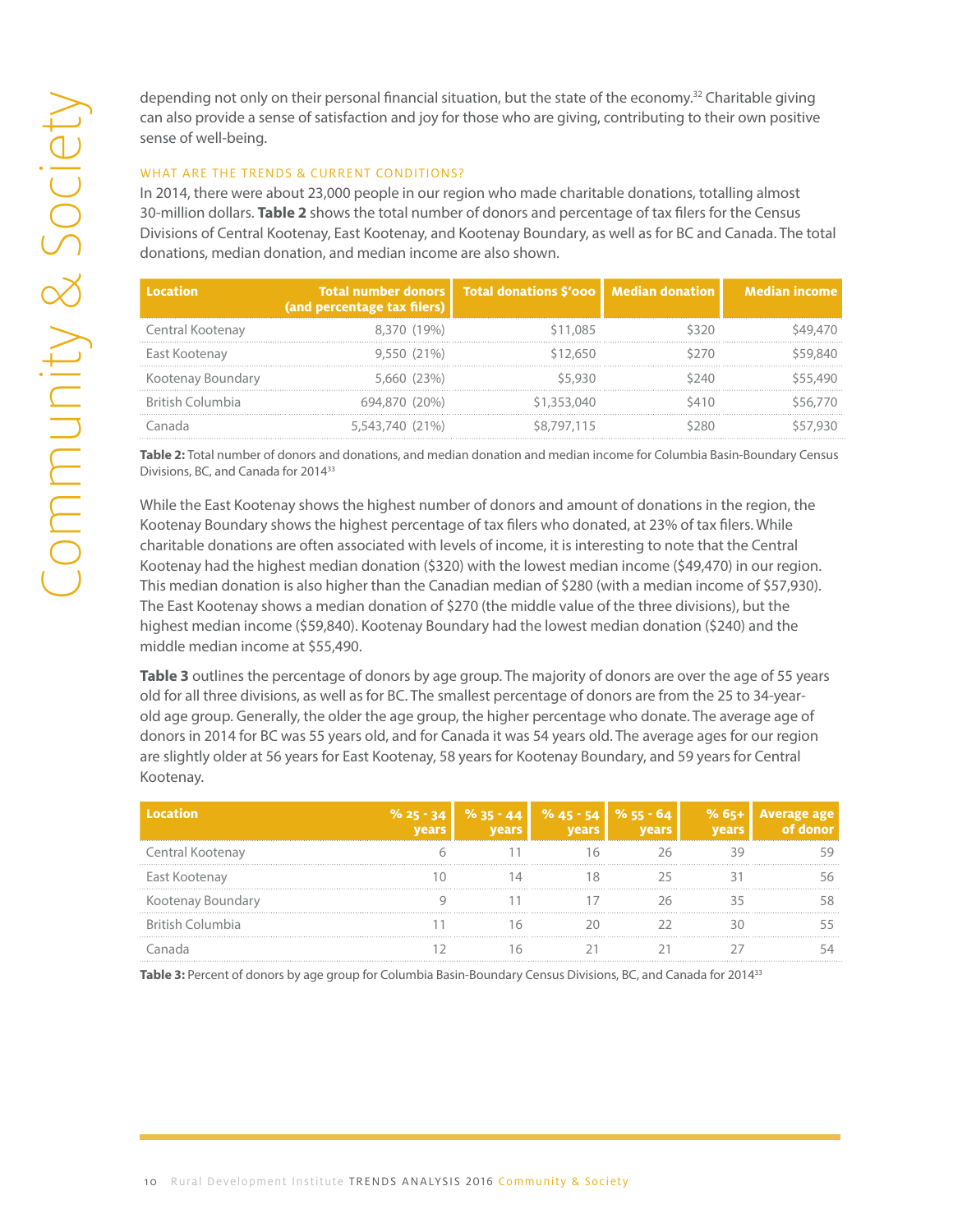

**Figure 1: <b>EXECOLUMBIA BASIN-BOUNDARY MUNICIPALITY** MUNICIPALITY MUNICIPALITY MUNICIPALITY MUNICIPALITY MUNICIPALITY MUNICIPALITY MUNICIPALITY MUNICIPALITY MUNICIPALITY OF A **COLUMBIA BASIN** Figure 6: Percent of tax filers who donated for Columbia Basin-Boundary municipalities,



The percentage of tax filers who donated over time is shown in **Figure 6** for Canada, BC, and the average of 27 municipalities within the Columbia Basin-Boundary (Warfield is not included as data was not available). Over the five-year period, the percentage of donors has remained relatively stable, with a slight decrease for Canada and BC, and for most years in the Columbia Basin-Boundary as well, except for a slight increase in 2014.  $\mathsf{Z} \mathsf{U} \mathsf{I} \mathsf{A}$ .

As shown in **Figure 7**, the average charitable donation has remained relatively stable over the last five years, with a slight increase in the last two years for our region. The highest average donation per tax filer for the Columbia Basin-Boundary region was \$262 in 2014. The averages for our region are considerably lower than the averages for both BC and Canada. BC's highest average was \$400 in 2011; Canada's highest was  $\frac{1}{2}$ \$341 in that same year. As shown in **Figure 7**, the average charitable donation has remained relatively stable over the last five  $\frac{1}{2}$ years, with a slight increase in the last two years for our region. The highest average donation per tax to  $\frac{1}{2}$ 

**Figure 7:** Average charitable donation per tax filer for Columbia Basin-Boundary municipalities, was \$400 in 2011. **for 2010 to 2014** 33–37 BC, and Canada for 2010 to 2014 33–37

Some of the highest average donations per tax filer made in our region in 2014 include the municipalities of Creston (\$344), Cranbrook (\$336), Nelson (\$328), and Invermere (\$325). Some of the lowest are in Silverton 11 (\$80), Salmo (\$86), Greenwood (\$100), and Slocan (\$115). filer for the Columbia Basin-Boundary region was \$262 in 2014. The averages for our region are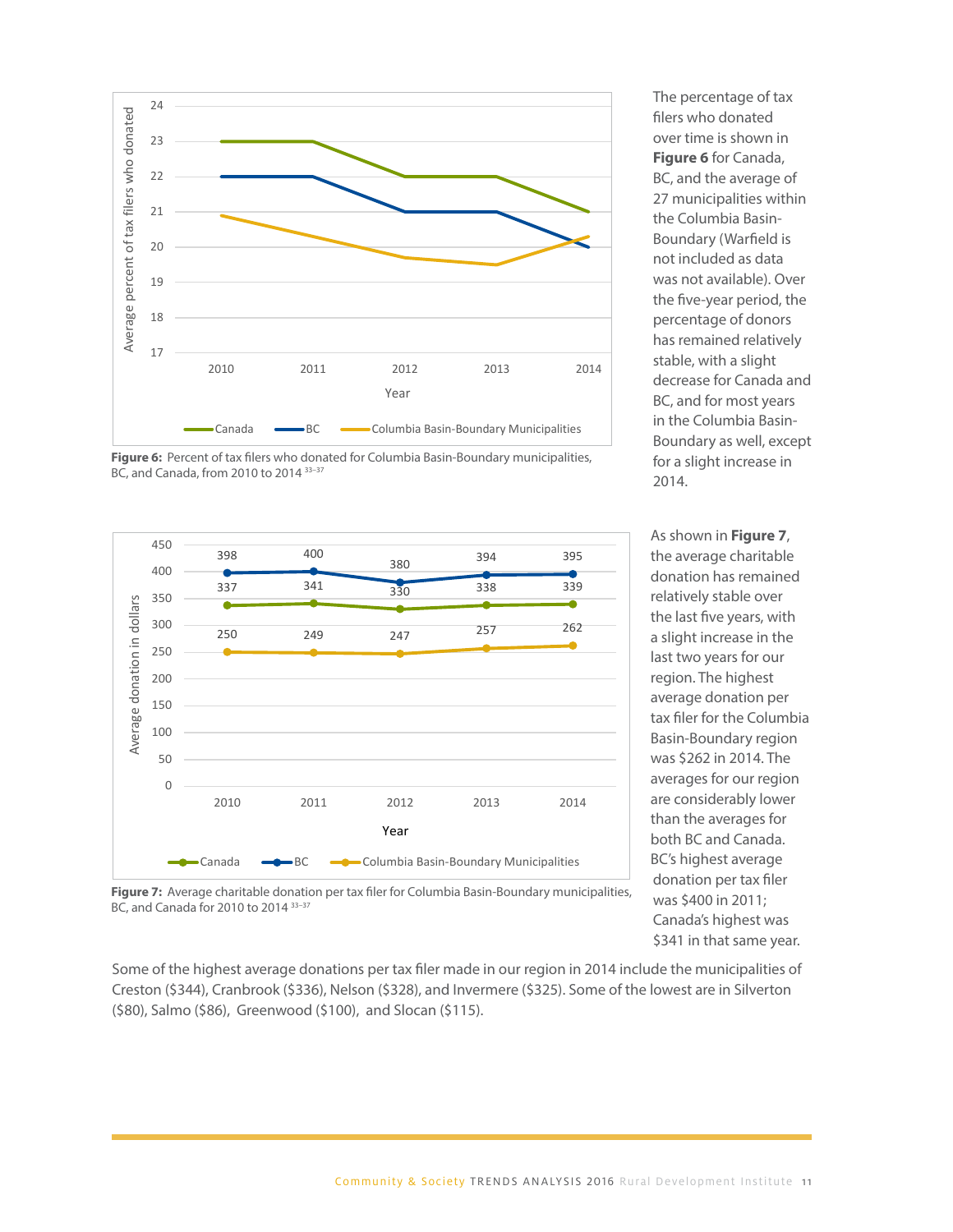# <span id="page-11-0"></span>In 2015, the RDI conducted a <u>poll of</u><br>
Columbia Basin-Boundary residents<sup>1</sup><br>
which asked participants how much<br>
had donated to a charity or non-prot<br>
organization in the last year. As show<br> **Figure 8**, about one quarter o [Columbia Basin-Boundary residents](http://datacat.cbrdi.ca/sites/default/files/attachments/Report_2015PollOfResidents_Final-1[1].pdf )<sup>14</sup> which asked participants how much they had donated to a charity or non-profit organization in the last year. As shown in **Figure 8**, about one quarter of respondents reported that they did not make a donation at all, almost one quarter donated \$1 to \$100, another quarter donated \$101 to \$300, and the last quarter was split between those who donated \$301 to \$500 and \$500 or more.

As part of the 2016 annual poll of residents the RDI asked survey participants about various activities they may have participated in over the last 12 months, including whether they had "donated to a non-profit or charity"; 84% said yes.<sup>8</sup> **Figure 8: Percent of Basin-Boundary poll respondents and amount donated to a charity or non-profit in last** 



**Figure 8:** Percent of Basin-Boundary poll respondents and amount donated to a charity or non-profit in last year<sup>14</sup>

#### VOLUNTEERING

Volunteering is an important aspect of community engagement. Research shows that this coming together of people, working towards a shared goal, contributes to social cohesion, reciprocity, and sense of belonging in communities.<sup>38,49</sup> Many programs and services offered in our communities only exist because people are willing to volunteer their time – for children playing sports, for after school youth activities, or for seniors in need of social interaction. According to a recent study of the <u>non-profit social sector</u> by the RDI, most social service organizations surveyed rely on volunteers, with one in five having 50 or more program volunteers.<sup>40</sup>

While volunteer data at the community level is not available, the <u>General Social Survey</u> 2013 conducted by Statistics Canada includes data at a national and provincial scale.<sup>41</sup> This survey asked Canadians aged 15 years and over: "In the past 12 months, did you do any unpaid volunteer work for any organization?". In BC, exto and the Party in the place of internal, and you are any amplied relatively internally surganizations in F<br>49.1% said yes, up from 39.5% in 2010. This was higher than the Canadian average which was 44% of people aged 15 years and older reported doing volunteer work. Canadians devoted about 1.96 billion hours of

volunteer time in 2013 – equivalent to the work of about one million full-time in 2013 equivalent to the work of about one<br>million full-time jobs.<sup>31</sup> Just like the general population, the General Survey 2013 conducted by the General S minori run anno jobs. Bust include the general population, the statistic per month volunteers being aged 55 and older, compared to 23% in and a local yes, up from 30.1% said yes, up from 39% in 41% said yes, up from 30.5% in 30.5% in 30.5% in 30.5% in 30.5% in 30.5% in 30.5% in 30.5% in 30.5% in 30.5% in 2004.31

RDI's 2015 annual [poll of residents](http://datacat.cbrdi.ca/sites/default/files/attachments/Report_2015PollOfResidents_Final-1[1].pdf ) asked how much time people spent volunteering, on average, in the last year.14 Results from this question are shown in **Table 4**, and indicate that 58% of respondents said they had volunteered (1% refused the question). Most volunteered at least one hour per month, with 19% volunteering 10 hours or more, and 9% volunteering more than 20 hours per month. Responses from

| gan and he collected in the collect of the collection of the collection of the collection of the collection of<br>st like the general population, the<br>s aging, with 28% of all Canadian | <b>Number of hours</b><br>per month | <b>Percent</b><br>of respondents |
|--------------------------------------------------------------------------------------------------------------------------------------------------------------------------------------------|-------------------------------------|----------------------------------|
| and older, compared to 23% in                                                                                                                                                              | 0 hours                             | 41%                              |
|                                                                                                                                                                                            | 1-4 hours                           | 23%                              |
| esidents asked how much time                                                                                                                                                               | 1-4 hours                           | 5%                               |
| g, on average, in the last year. <sup>14</sup>                                                                                                                                             | $10-20$ hours                       | 1 በ%                             |
| are shown in Table 4, and indicate                                                                                                                                                         | More than 20 hours                  |                                  |

**Table 4:** Percent of poll respondents who reported number of volunteer hours contributed per month<sup>14</sup>

the [2014 poll](http://datacat.cbrdi.ca/sites/default/files/attachments/Report_2015PollOfResidents_Final-1[1].pdf) which asked the same question showed similar results.<sup>26</sup>

The RDI's 2016 annual poll of residents asked survey participants about various activities they may have participated in over the last 12 months, including whether they had "provided unpaid support to a senior, like house or yard work" or "provided unpaid childcare to a child other than your own". The results showed that 45% of respondents indicated they had provided unpaid support to a senior, and 28% indicated they had provided unpaid childcare to a child other than their own.8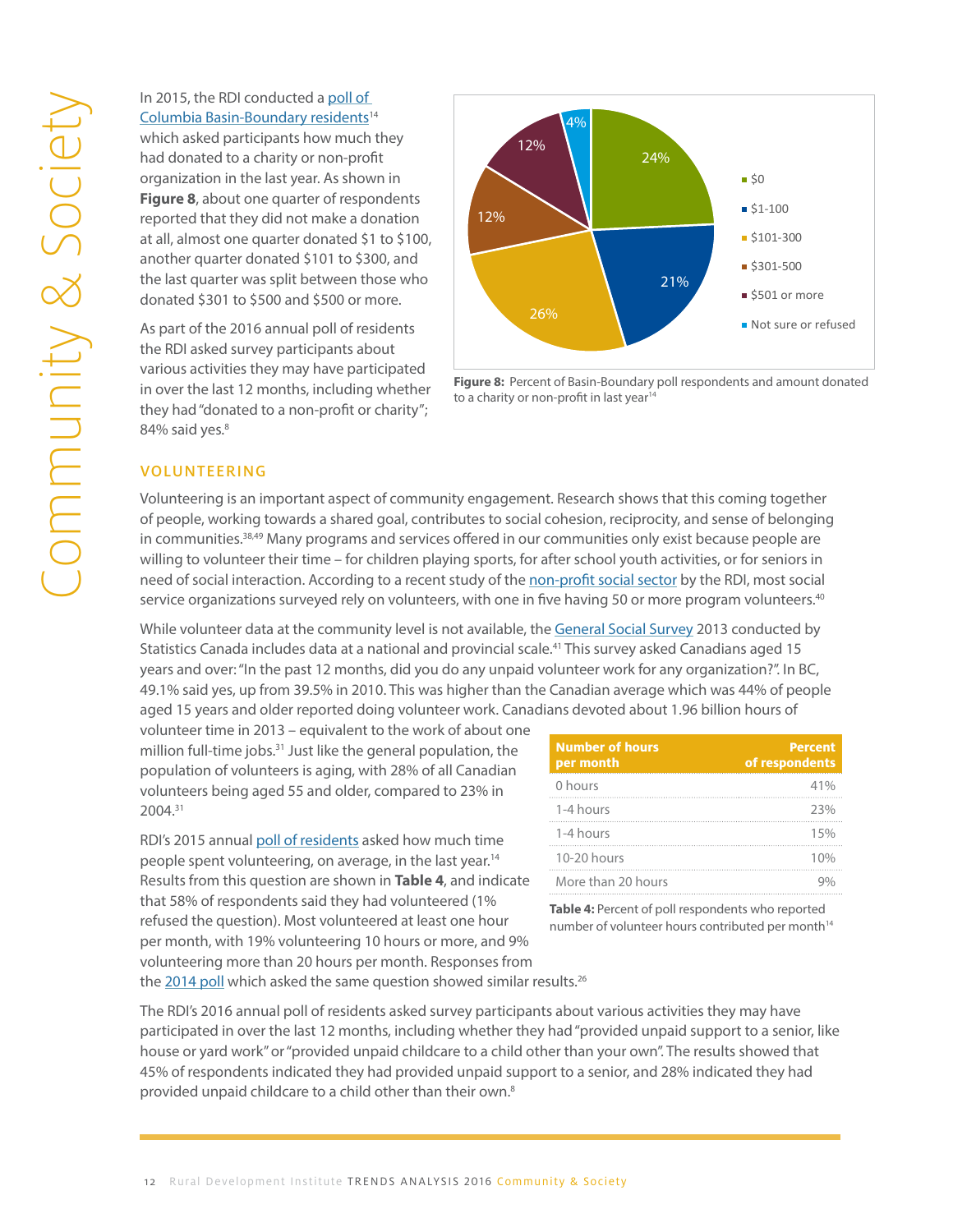#### <span id="page-12-0"></span>SENSE OF BELONGING

The Statistics Canada 2013 [General Social Survey](http://www23.statcan.gc.ca/imdb/p2SV.pl?Function=getSurvey&SDDS=5024)<sup>42</sup> asked Canadians aged 15 years and older to describe their sense of belonging to Canada, their province of residence, and their local community.<sup>43</sup> About two-thirds (63%) reported having a very strong sense of belonging to Canada, and almost half (45%) said they had a very strong sense of belonging to their province of residence. About one in three (32%) expressed a strong sense of belonging to their local community. The sense of belonging tended to be stronger among women and older people, and the survey revealed some variations between provinces. Unfortunately, data is not available at the community or regional level.

In the 2014 and 2015 poll of residents, the RDI asked residents of the Columbia Basin-Boundary region about their sense of connection to place. The majority of respondents (86%) said they "love where they live"<sup>26</sup>, and most predicted they would stay, with 82% saying they see themselves living in the region in the next five years14. A majority of respondents (80%) also agreed that "living in the mountains influences our regional identity"14. The poll from 2013 also indicates that 89% of respondents said they feel safe in their community, while 69% reported feeling a strong sense of belonging to their community.<sup>27</sup>

Sense of belonging is recognized as a connection with other people, along with place. The 2013 General Social Survey also asked Canadians about the frequency of in-person contact with relatives and friends.

As shown in **Table 5**, in-person contact with friends is overall more frequent than with family for both British Columbians and Canadians, with 51.4% of British Columbians and 47.3% of Canadians being in contact once a week or more. Almost 7% for both BC and Canada said they had not had in-person contact with friends in the last month. These may be people who are experiencing social isolation, a challenge for many people, including and often, seniors.

|                                |         | With relatives | <b>With friends</b> |        |
|--------------------------------|---------|----------------|---------------------|--------|
| Frequency of in-person contact | BC      | Canada i       | BC                  | Canada |
| Every day                      | $6.2\%$ |                | 7.5% 14.7% 15.7%    |        |
| Once a week or more            | 30.6%   |                | 36.2% 51.4%         | 47 3%  |
| 1 to 3 times per month         | 33.6%   |                | 35.3% 25.6%         | 28.5%  |
| Not in the last month          | 29.5%   | 20.8%          | 66%                 |        |

Table 5: Frequency of contact with relatives and friends for British Columbians and Canadians<sup>42</sup>

| <b>Occurrence</b>      | <b>Percent</b><br>of respondents |
|------------------------|----------------------------------|
| Less than once a month | 70/2                             |
| Once a month           | 17%                              |
| Once a week            | 31%                              |
| More than once a week  | 45%                              |

In the RDI's 2014 annual poll of residents<sup>26</sup>, respondents were asked: "About how often do you meet socially with friends or relatives?". **Table 6** shows the results, where 31% said they meet socially once a week and 45% said more than once a week; 7% said they meet less than once a month. These results are similar to the above noted provincial and Canadian percentages.

Table 6: Percent of poll respondents and how often they meet socially with friends or relatives $26$ 

#### AGE-FRIENDLY COMMUNITY ASSESSMENTS

A number of communities in the Columbia Basin-Boundary region have conducted an age-friendly assessment, and related action planning. This initiative of the Government of BC, identifies a vision of a province "where people of all ages and abilities feel included and valued in their communities", acknowledging our aging population and allowing "older people [to feel] supported to live active, socially engaged, independent lives".44 This process is designed to increase awareness and guide communities to identify barriers, foster dialogue, and promote action that supports the development of an age-friendly community.45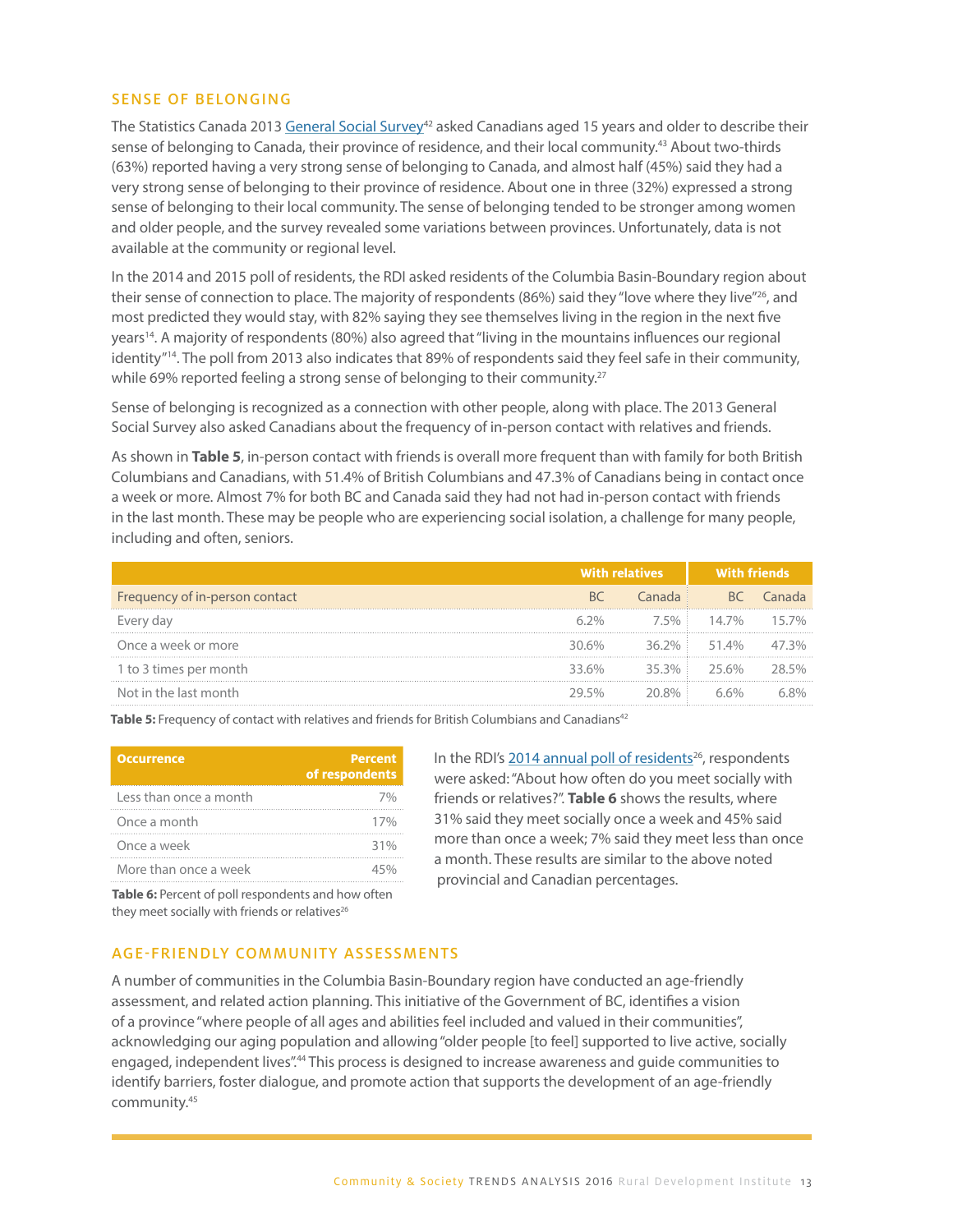assessments, and produced action plans or final reports with recommendations. Each community name provides a direct link to the action plan for that community.

| <b>Community</b>                                                                                   | <b>Date completed</b>                                                                                                                                                                 | These reports include themes related to:<br>areas of community and society, such as                                                                                                                                                                                                                                                                                                                             |
|----------------------------------------------------------------------------------------------------|---------------------------------------------------------------------------------------------------------------------------------------------------------------------------------------|-----------------------------------------------------------------------------------------------------------------------------------------------------------------------------------------------------------------------------------------------------------------------------------------------------------------------------------------------------------------------------------------------------------------|
| Christina Lake <sup>46</sup>                                                                       | December 2015                                                                                                                                                                         | Spaces and Public Buildings, Respect and S                                                                                                                                                                                                                                                                                                                                                                      |
| Creston <sup>47</sup>                                                                              | March 2013                                                                                                                                                                            | Inclusion, Social Participation, Civic Partici<br>Civic Engagement), Community Support a                                                                                                                                                                                                                                                                                                                        |
| Golden <sup>48</sup>                                                                               | <b>July 2014</b>                                                                                                                                                                      | Services, and Communication and Informo                                                                                                                                                                                                                                                                                                                                                                         |
| Kaslo <sup>49</sup>                                                                                | March 2014                                                                                                                                                                            | Assets, needs, and desired outcomes rela                                                                                                                                                                                                                                                                                                                                                                        |
| Nelson <sup>50</sup>                                                                               | April 2011<br>based on the assessment process which<br>January 2010<br>includes public surveys and community<br>June 2009<br>While RDI has not completed an analysis<br>February 2016 | themes are expressed in each of the repo                                                                                                                                                                                                                                                                                                                                                                        |
| New Denver <sup>51</sup>                                                                           |                                                                                                                                                                                       |                                                                                                                                                                                                                                                                                                                                                                                                                 |
| Revelstoke <sup>52</sup>                                                                           |                                                                                                                                                                                       |                                                                                                                                                                                                                                                                                                                                                                                                                 |
| Sparwood <sup>53</sup>                                                                             |                                                                                                                                                                                       | these documents, the reports are noted f                                                                                                                                                                                                                                                                                                                                                                        |
| Valemount <sup>54</sup>                                                                            | November 2015                                                                                                                                                                         | communities who have completed the p                                                                                                                                                                                                                                                                                                                                                                            |
| Table 7: Communities in the Columbia Basin-Boundary who<br>have completed age-friendly assessments |                                                                                                                                                                                       | add further information and insight into<br>that affect community health and well-b                                                                                                                                                                                                                                                                                                                             |
| <b>SUMMARY</b>                                                                                     |                                                                                                                                                                                       |                                                                                                                                                                                                                                                                                                                                                                                                                 |
|                                                                                                    |                                                                                                                                                                                       | The high voter turnout in our region is an indicator that our citizens care about democracy and ar<br>civically motivated, with some communities having the highest voter turnout in the province. Co<br>engagement is also demonstrated in the fact that most residents volunteer, with many volunteeri<br>considerable amounts of their time. According to recent polling by the RDI, there is a strong sense |

These reports include themes related to several areas of community and society, such as *Outdoor Spaces and Public Buildings, Respect and Social Inclusion, Social Participation, Civic Participation* (or *Civic Engagement*), *Community Support and Health Services*, and *Communication and Information*. Assets, needs, and desired outcomes related to these themes are expressed in each of the reports, and are based on the assessment process which typically includes public surveys and community meetings. While RDI has not completed an analysis of all these documents, the reports are noted for specific communities who have completed the process to add further information and insight into the factors that affect community health and well-being.

#### **SUMMARY**

The high voter turnout in our region is an indicator that our citizens care about democracy and are civically motivated, with some communities having the highest voter turnout in the province. Community engagement is also demonstrated in the fact that most residents volunteer, with many volunteering considerable amounts of their time. According to recent polling by the RDI, there is a strong sense of belonging and connection to community in our region.

About one in five residents have made charitable donations according to tax filer statistics over the last five years, and polling indicates that about three quarters made donations to charities or non-profits in the last year. The trend over the last 30 years shows that local government spending on parks, recreation, and culture in our region is similar to all municipalities in BC, with several communities in our region showing above average spending.

The Columbia Basin-Boundary is generally a safe place to live, with five of the Local Health Areas in our region having crime indices that are among the 10 lowest in the province, and 11 ranking among the lowest 20. Through the age-friendly community assessment and action planning process, we know that one-third of our communities have committed to being a place where people of all ages and abilities feel included and valued.

The indicators reviewed in this document provide some insight into community and society in the Columbia Basin-Boundary region. While they begin to paint a picture, there is more information and insight that could be provided by accessing further data sets and qualitative research to help understand changes over time and differences among our unique communities.

#### COMMUNITY & SOCIETY TRENDS ANALYSIS DETAILS:

Author: Nadine Raynolds, MA Author: Lauren Rethoret, MRM External Review: Dr. Janice Murphy, Kootenay Boundary Community Services Co-operative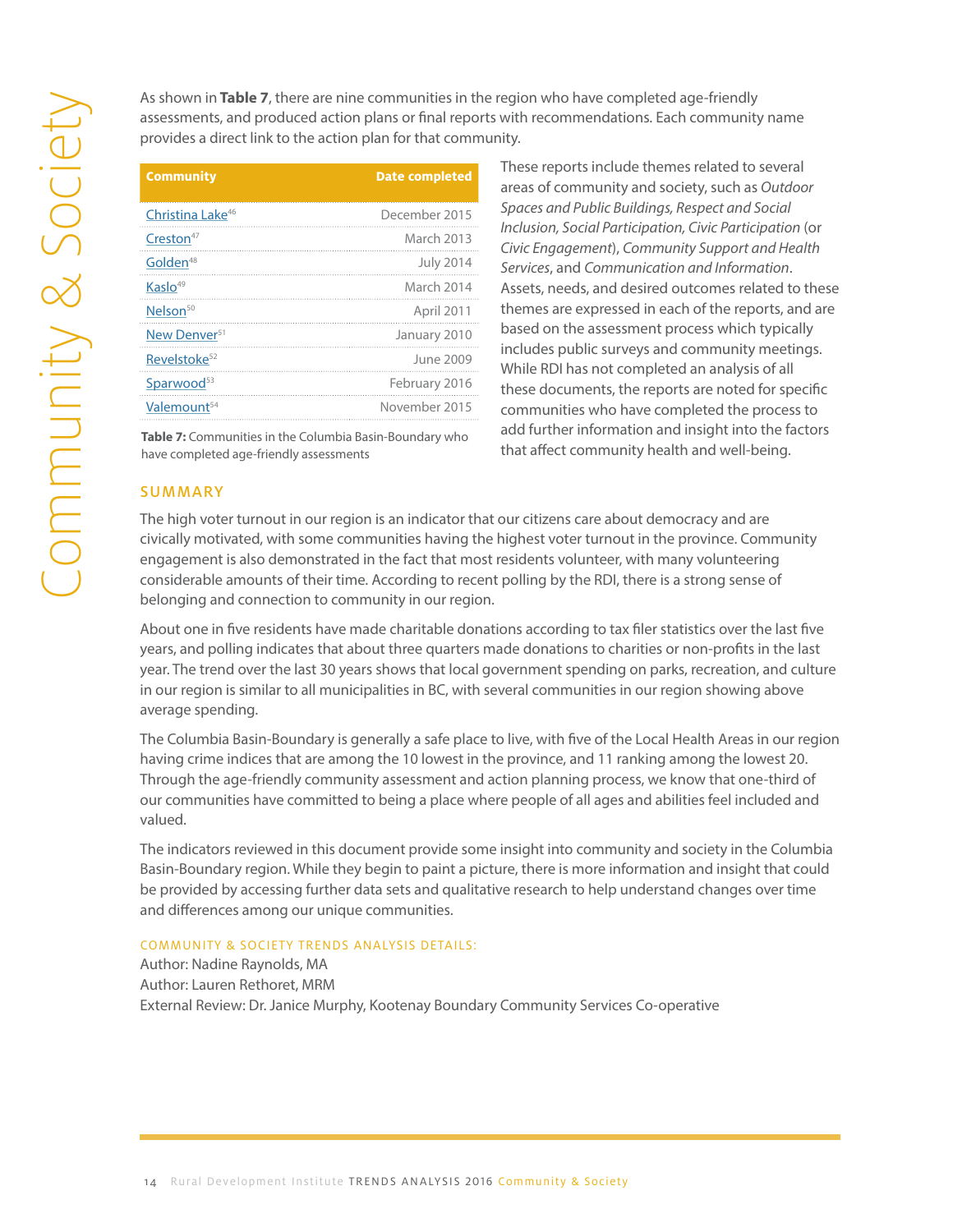#### REFERENCES & RESOURCES

- 1. Reference\*. What is the difference between a community and a society? (2016). Available at: https://www.reference.com/world-view/differencebetween-community-society-e0707c82ee8c07d. (Accessed: 12th December 2016)
- 2. Stamler, L & Yiu, L. *Community Health Nursing: A Canadian Perspective*. (Pearson Canada, 2012).
- 3. Diers, J. We need fewer volunteers and more community. *Engage! Bringing you the latest in community change* (2016).
- 4. Jackson, M., Kabwasa-Green, F. & Herranz, J. *Cultural Vitality in Communities: Interpretation and Indicators*. (The Urban Institute, 2006).
- 5. Columbia Basin Rural Development Institute. Recreation Facilities. *Digital Basin* (2016). Available at: http://datacat.cbrdi.ca/digitalbasin/wpPrtDriver.php ?Community=Select%2520a%2520Community&The me=Recreation&Pillar=Cultural&Category=Recreati on Facilities&AdjustExtent=1. (Accessed: 30th January 2017)
- 6. Columbia Basin Rural Development Institute. Galleries & Centres. *Digital Basin* (2016). Available at: http://datacat.cbrdi.ca/digitalbasin/wpPrtDriver.php ?Community=Select%2520a%2520Community&Th eme=Arts&Pillar=Cultural&Category=Galleries %26 Centres&AdjustExtent=1. (Accessed: 30th January 2017)
- 7. Columbia Basin Rural Development Institute. Social Svc Organizations. *Digital Basin* (2016). Available at: http://datacat.cbrdi.ca/digitalbasin/wpPrtDriver.ph p?Community=Select%2520a%2520Community& Theme=Wellness&Pillar=Social&Category=Social Svc Organizations&AdjustExtent=1. (Accessed: 30th January 2017)
- 8. Discovery Research. Poll Results: Well-Being in the Columbia Basin-Boundary. (2016).
- 9. Civic Info BC. Election Results. (2015). Available at: www.civicinfo.bc.ca/election. (Accessed: 2nd September 2016)
- 10. Franklin, M. *Voter turnout and the dynamics of electoral competition in established democracies since 1945*. (Cambridge University Press, 2004).
- 11. Jackman, R. W. & Miller, R. A. Voter turnout in the industrial democracies during the 1980s. *Comp. Polit. Stud*. 467–492 (1995).
- 12. Henderson, A. & McEwen, N. Regions as Primary Political Communities: A Multi-level comparative analysis of turnout in regional elections. *Publius* 45, 189–215 (2015).
- 13. Columbia Basin Rural Development Institute. Registered Voter Turnout. Digital Basin (2016). Available at: http://datacat.cbrdi.ca/digitalbasin/ wpPrtDriver.php?Community=Select%2520a%2520 Community&Theme=Civic%2520Engagement%2520 %2526%2520Safety&Pillar=Social&Category=Registe red Voter Turnout. (Accessed: 30th January 2017)
- 14. Columbia Basin Rural Development Institute. 2015 Poll of Residents. (2015). Available at: http://www.cbrdi.ca/wp-content/uploads/ Report\_2015PollOfResidents\_Final-1.pdf. (Accessed: 7th January 2017)
- 15. Ministry of Community Sport & Cultural Development. Local Government Statistics. (2016). Available at: http://www.cscd.gov.bc.ca/lgd/infra/ statistics index.htm. (Accessed: 20th October 2017)
- 16. Stanborough, M. The link between: Culture and sustainability in municipal planning. *Cult. Local Gov*. 3, 95–100 (2011).
- 17. Singh, V. Rural Employment in the Culture Sector. *Rural Small T. Canada Anal. Bull*. 6, 1–16 (2006).
- 18. Mikkonen, J. & Raphael, D. *Social Determinants of Health: The Canadian Facts*. (York University School of Health Policy and Management, 2010).
- 19. Jeannotte, S. Singing Alone? The contribution of cultural capital to social cohesion and sustainable communities. *Int. J. Cult. Policy* 9, 35–49 (2003).
- 20. Regional District of Central Kootenay; RC Strategies. *Recreation Master Plan, Regional District of Central Kootenay: Area H & the Villages of Slocan, Silverton, and New Denver*. (2016).
- 21. Columbia Basin Rural Development Institute. Local Govt \$ on Parks, Rec, Culture. Digital Basin (2016). Available at: http://datacat.cbrdi.ca/digitalbasin/ wpPrtDriver.php?Community=Select%2520a%2520C ommunity&Theme=Culture&Pillar=Cultural&Categor y=Local Govt \$ on Parks, Rec, Culture. (Accessed: 30th January 2017)
- 22. BC Stats. Socio-Economic Indices. Available at: http://www.bcstats.gov.bc.ca/StatisticsBySubject/ SocialStatistics/SocioEconomicProfilesIndices/ SocioEconomicIndices/LHAReports.aspx. (Accessed: 20th October 2016)
- 23. Public Health Agency of Canada. What Makes Canadians Healthy or Unhealthy? *Public Health Agency of Canada* (2013).
- 24. Eriksson, U., Hochwalder, J. & Sellstrom, E. Perceptions of community trust and safety – consequences for children's well-bring in rural and urban contexts. *Acta Paediatr*. 100, 1373–1378 (2011).